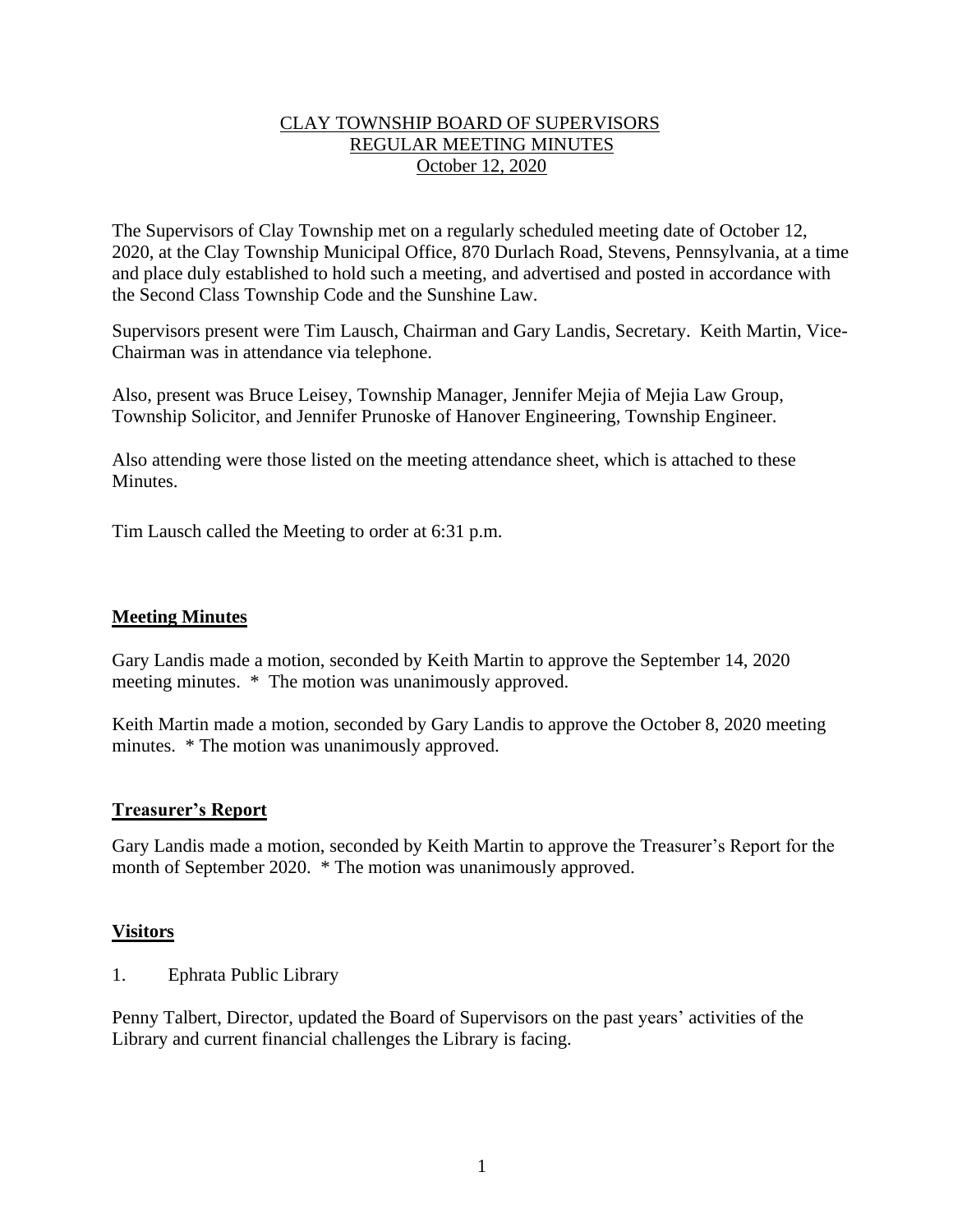## 2. Ephrata Recreation Center

Jean Wentz, Representative, updated the Board of Supervisors on the past years' activities at the Rec and the challenges the Rec has faced during the COVID pandemic. Ms. Wentz asked the Board of Supervisors to consider a donation in the amount of \$9,152 for 2021 which is the same amount as 2020.

# 3. Solid Fence Relief Request – 791 Hopeland Road

Earl Kurtz, property owner, is requesting relief from Chapter 10, Section 104h of the Township Code of Ordinances to install a 5' high solid fence on his side yard. The requested fence will be installed 8' off the property line and will be 40' in length. Mr. Kurtz provided the Board of Supervisors with a signed letter indicating his neighbor's agreement with the requested fence.

Keith Martin made a motion, seconded by Gary Landis to approve relief from Chapter 10, Section 104h of the Township Code of Ordinances for the requested fence at 791 Hopeland Road. \* The motion was unanimously approved.

# 4. Request for Holiday Event – Refreshing Mountain Camp

Marlin Harnish, Representative from Refreshing Mountain Camp, reviewed the requested Holiday Event with the Board of Supervisors. Mr. Harnish stated the Holiday Event run weekends (Thursday or Friday to Sunday) from 11/27/20 to 1/9/21 and would be a drive thru Christmas light experience. The event would be free to the public however, each weekend donations will be collected for a designated local community service organization or ministry.

Mr. Harnish is requesting traffic on Camp Road and Stony Lane be restricted to one way during event times.

After discussion, the Board of Supervisors expressed concerns with the potential of cars stacking on Furnace Hill Road and the entrance to Camp Road.

A decision was tabled at this time and the Board of Supervisors will discuss again at its 10/27/20 meeting.

# **Engineer's Report**

1. Thomas Livingston – Lot Add On Plan

Ted Cromleigh, Diehm and Sons and Tom Livingston, Developer reviewed the plan with the Board of Supervisors.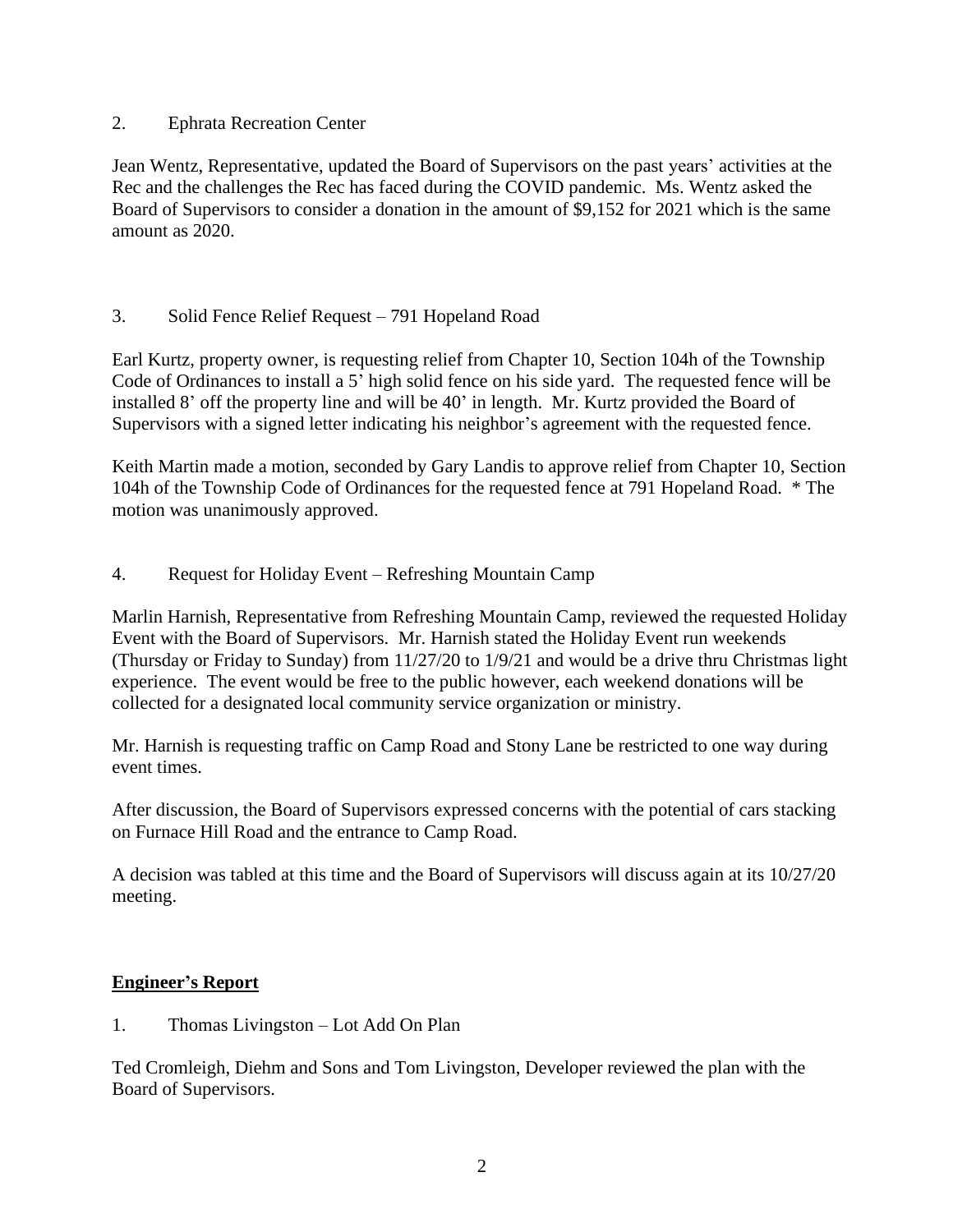Thomas and Denise Livingston own a 7.355-acre property at 125 Woodcock Drive, Newmanstown. The property is to the south of Woodcock Drive and is situated in the Clay Township Forest Recreation (FR) district in Lancaster County. The plan proposes to add two parcels onto the Livingston property. Parcel 'A' is a 0.693-acre tract proposed to be added from the Roberts property to the Livingston property. This proposed parcel is located mostly in the Clay Township Forest Recreation (FR) district in Lancaster County. The parcel is situated on the south side of Woodcock Drive and is currently vacant and wooded. The intended use of the parcel is to give the property legal road frontage and potential future access to Woodcock Drive. The parcel upon approval/recording will be transferred to the Livingstons. Parcel 'B' is a 0.054-acre tract proposed to be added from the Hurst property to the Livingston property.

Keith Martin made a motion, seconded by Gary Landis to approve the following modification as outline in the Hanover Engineering letter dated 9/11/20. \* The motion was unanimously approved.

## Section 402.1 – Plan Scale

The applicant is requesting a modification of the requirement to provide a minimum plan scale of  $1" = 50"$ . The applicant is proposing a plan scale of  $1' = 60"$  to allow the total existing tract boundaries, per field survey, to be shown on a single plan sheet. The applicant notes that the plan is legible at this scale. The applicant also states that they have provided a proposed features sheet showing the area of the add-on and Parcels 'A' and 'B' at  $1" = 50'$  scale.

Gary Landis made a motion, seconded by Keith Martin to approve the DEP Non-Building Waiver. \* The motion was unanimously approved.

Gary Landis made a motion, seconded by Keith Martin to approve the plan contingent on compliance with the Hanover Engineering letter dated 9/1/20. \* The motion was unanimously approved.

# 2. Ephrata Community Church – Escrow Reduction Request

Jennifer Prunoske reviewed the request with the Board of Supervisors.

After review, Gary Landis made a motion, seconded by Keith Martin to approve release of entire balance of escrow in the amount of \$50,468.50 per the recommendation in Hanover Engineering letter dated 10/7/20. \* The motion was unanimously approved.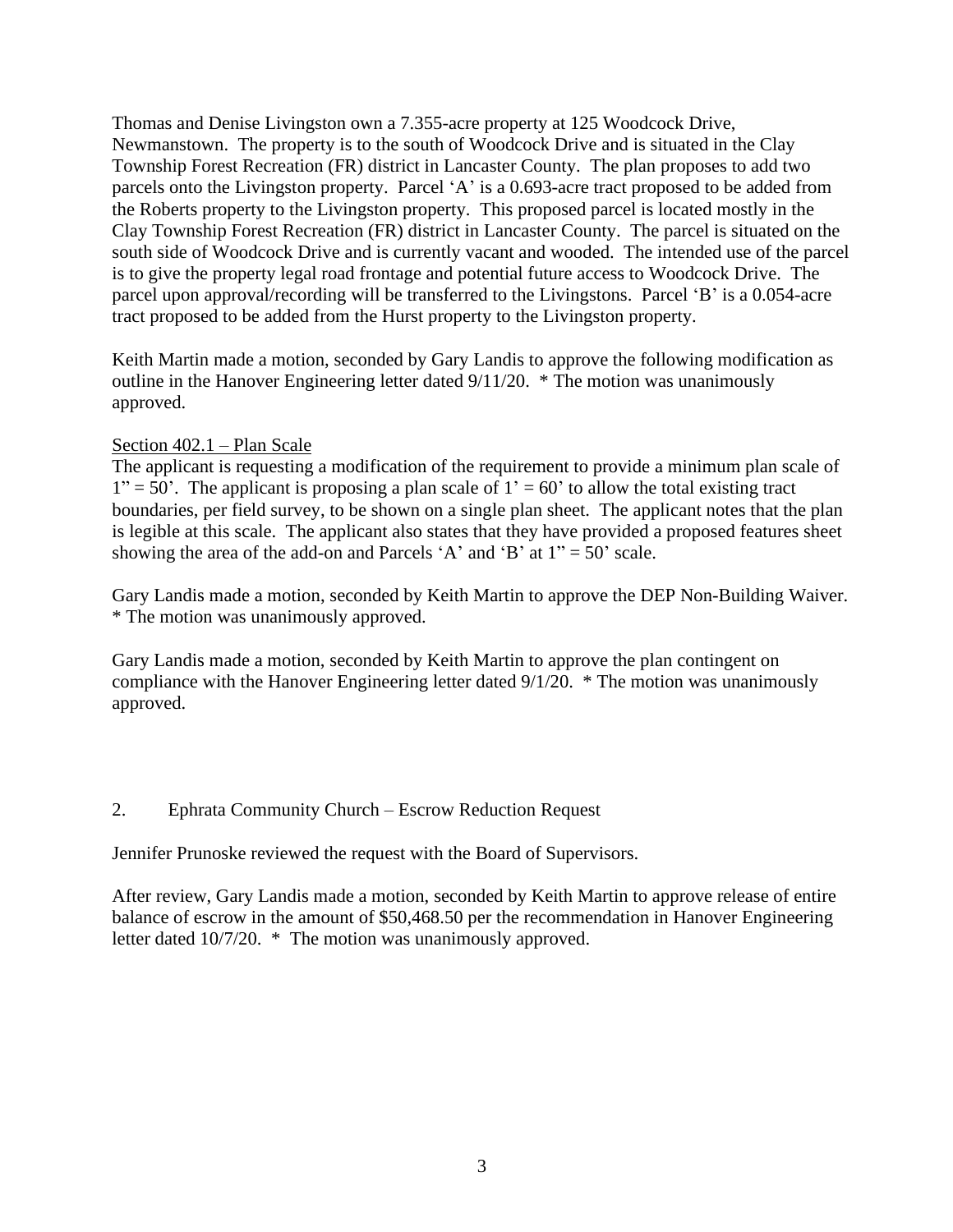# 3. DOVE Westgate Church – Escrow Reduction Request

Jennifer Prunoske reviewed the request with the Board of Supervisors

After review, Keith Martin made a motion, seconded by Gary Landis to approve an escrow reduction in the amount of \$28,043.94, leaving an escrow balance of \$1,500.00 per recommendation in Hanover Engineering letter dated 10/1/20. \* The motion was unanimously approved.

## 4. Daniel Esh – Request for Modification to Stormwater Ordinance

Bruce Leisey reviewed request from Daniel Esh, 415 Indian Run Road to build a 34'X100' greenhouse on his farm. This greenhouse will be in addition to the four other 34'X200' greenhouses that he received permission to build in January 2020. The 10,000-gallon cistern installed in the previous plan (1/2020) in addition to the collected water re-use plan will meet the intent of the Stormwater Ordinance for infiltration and collection in a 2" storm event.

After review, Gary Landis made a motion, seconded by Keith Martin to approve the modification to reflect the addition of a 34'X100' greenhouse and executing a revised Stormwater Management Plan for 415 Indian Run Road. \* The motion was unanimously approved.

## 5. Marlin and Wanda Martin – Time Extension Request

Bruce Leisey reviewed the time extension request with the Board of Supervisors. The Martin's received conditional approval at the 9/12/20 Board of Supervisors meeting. The Martin's are seeking an extension of time to modify the plan to incorporate future proposed impervious coverage. They are asking for an extension until 11/12/20.

Keith Martin made a motion, seconded by Gary Landis to approve the Martin's time extension request. The new expiration date of the plan is  $11/12/20$ . \* The motion was unanimously approved.

## **Old Business**

1. Update on Sewer I&I Project

Township Staff informed the Board of Supervisors that the contractor has completed repairs and there are still some manhole linings that need to be completed.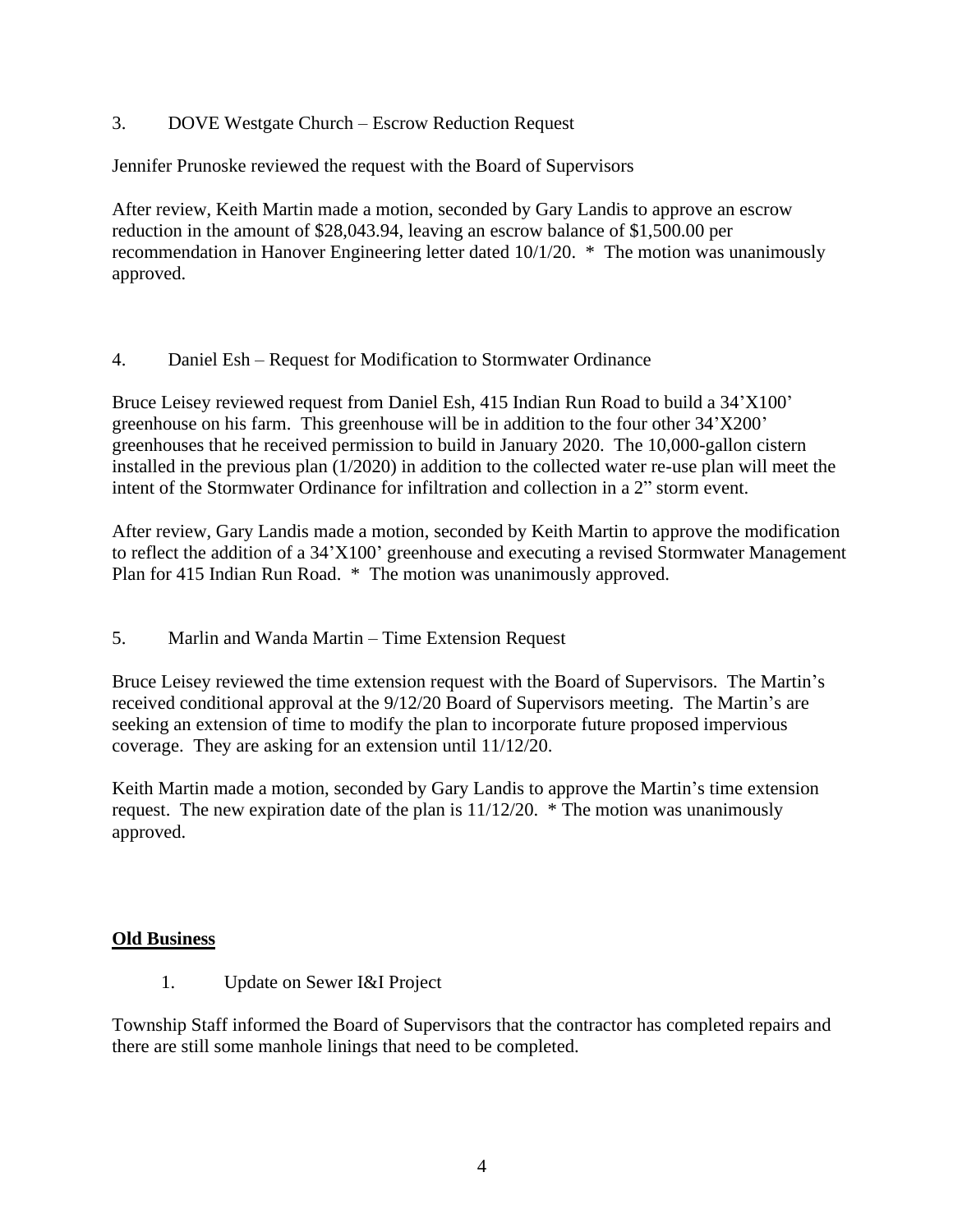## 2. Correspondence from PA DEP

This item was tabled at this time.

3. Review Revised Forestry Ordinance – Authorize Advertisement

Township Staff reviewed the revised Forestry Ordinance with the Board of Supervisors.

This item was tabled until the 10/27/20 Board of Supervisors meeting to allow Township Staff time to do more research.

4. Clay School Crossing Guard Follow-Up

Bruce Leisey informed the Board of Supervisors that he has not received any new information from the School District.

This item was tabled until the 10/27/20 Board of supervisors meeting for further discussion.

## **New Business**

1. Request for Inclusion in Clay Ag Security Area

Bruce Leisey reviewed the request from Carl and Lena Martin who own a 21.7-acre tract located off Pleasant Valley Road near the Victoria Manor MPH.

After review and discussion, Keith Martin made a motion, seconded by Gary Landis to opt to use the "180 day procedure" for the petition of Carl & Lena Martin. The Township does not have a complete Agricultural Security Area Committee, but is in the process of filling the vacancies. Given the current pandemic, getting volunteers together for this function simply takes a bit longer and there would be no time saved to the applicant. This decision is by no means an indication of how future applications will be processed. \* The motion was approved with Tim Lausch and Keith Martin voting yes and Gary Landis voting no.

## **Executive Session**

Keith Martin made a motion, seconded by Gary Landis to enter into Executive Session at 9:50 PM to discuss personnel issues and potential litigation. \* The motion was approved unanimously.

Gary Landis made a motion, seconded by Keith Martin to exit Executive Session at 10:15 PM. \* The motion was approved unanimously.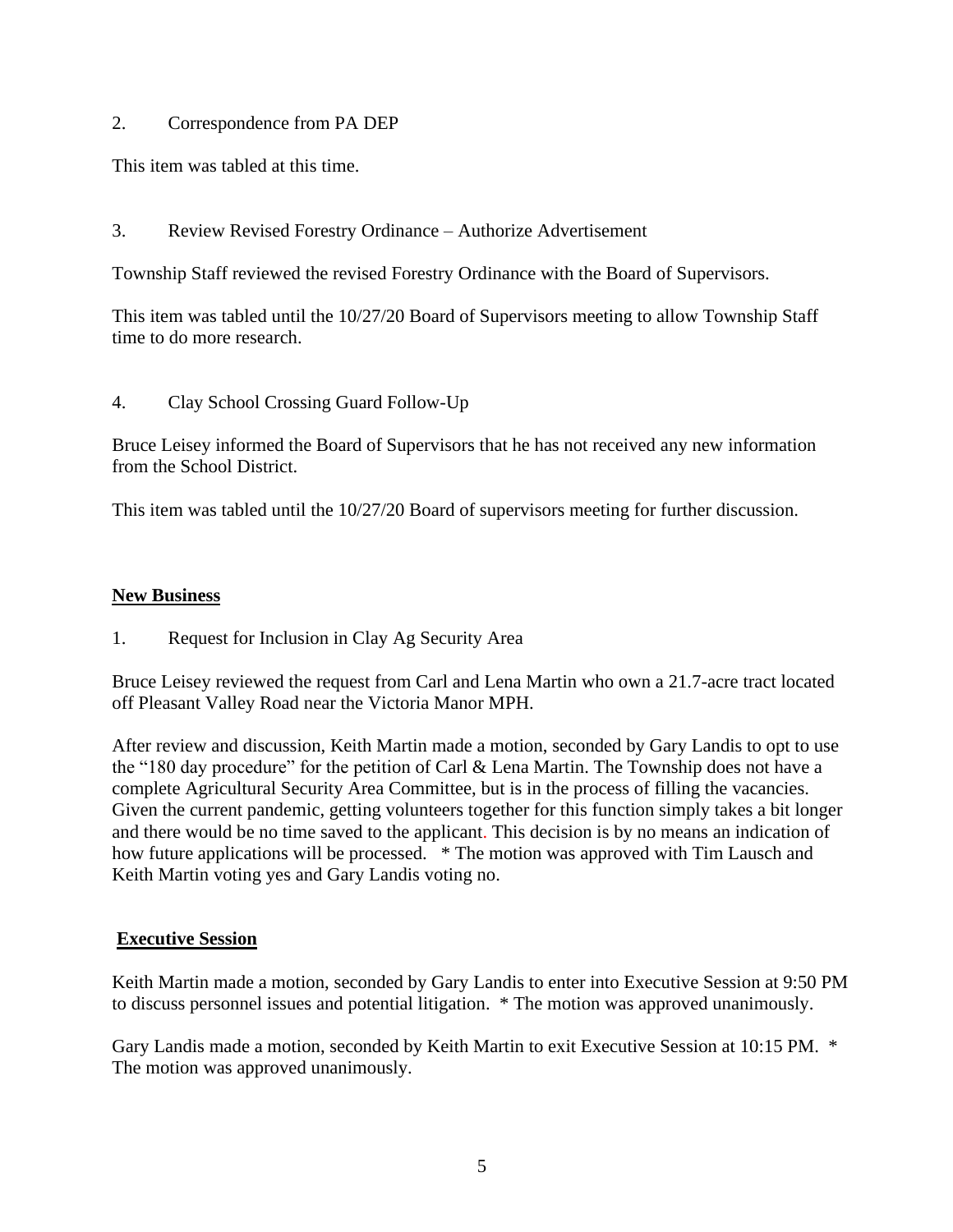There was discussion on the draft Sewer Agreement Extension with Ephrata Borough and employee issues. No decisions were made.

#### **Bills to be Paid**

#### General Fund

Gary Landis made a motion, seconded by Keith Martin, to approve the General Fund bills totaling  $$170,809.41$  for the month of September. \* The motion was approved unanimously.

Rec Fund

Gary Landis made a motion, seconded by Keith Martin, to approve the Recreation Fund bills totaling \$767.60 for the month of September. \* The motion was approved unanimously.

#### Sewer Fund

Gary Landis made a motion, seconded by Keith Martin, to approve the Sewer Fund bills totaling \$4,171.98 for the month of September. \* The motion was approved unanimously.

## Liquid Fuel Fund

Gary Landis made a motion, seconded by Keith Martin, to approve the Liquid Fuel Fund bills totaling \$156,836.66 for the month of September. \* The motion was approved unanimously.

#### **Reports for the Month**

- 1. Chief of Police / Police Department
- 2. Fire Companies / Ambulance
- 3. Planning Commission Minutes
- 4. Solicitor's Report
- 5. Engineer's Report
- 6. Manager's Report
- 7. Road Master's Report
- 8. Zoning Officer's Report